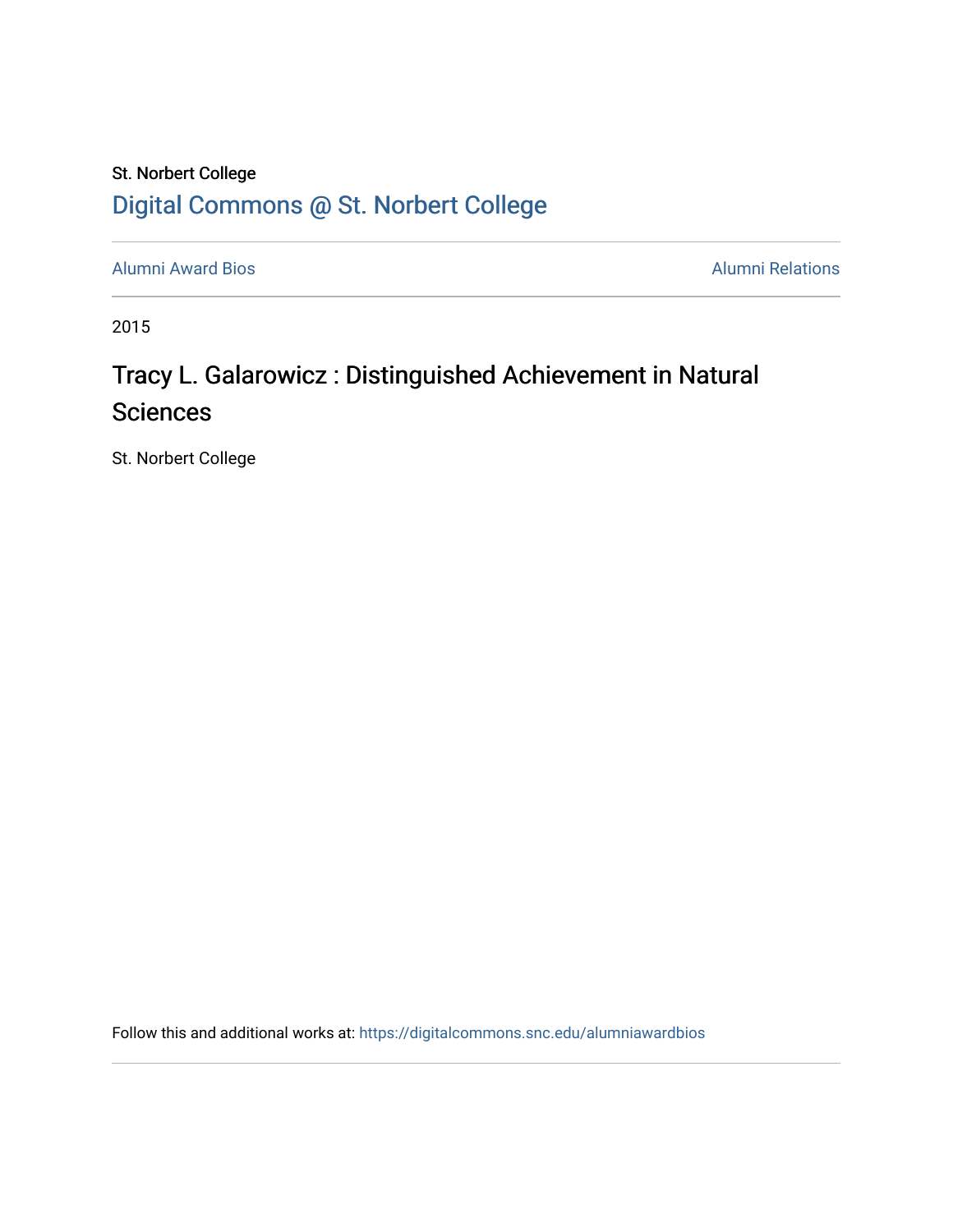

[Academics](https://www.snc.edu/academics) [Admission](https://www.snc.edu/admission) [Campus Life](https://www.snc.edu/campuslife) [Living Norbertine](https://www.snc.edu/livingnorbertine) [Athletics](https://www.snc.edu/athletics) [About](https://www.snc.edu/about)

Q

Giving

to SNC

 $\geq$  [Alumni](https://www.snc.edu/alumni/)  $\geq$  [Alumni Awards](https://www.snc.edu/alumni/awards/)  $\geq$  Distinguished Achievement in Natural Sciences A

#### [Alumni](https://www.snc.edu/alumni/index.html)

[Events & Reunions](https://www.snc.edu/alumni/event/index.html) [Behind the Arch](https://www.snc.edu/alumni/event/behindthearch/) [Benefits and Services](https://www.snc.edu/alumni/benefits.html) [Get Involved](https://www.snc.edu/alumni/getinvolved.html) [Give to SNC](http://giving.snc.edu/) [Alumni Awards](https://www.snc.edu/alumni/awards/index.html) [Past Recipients](https://www.snc.edu/alumni/awards/recipients.html) [Knight Lights](https://www.snc.edu/alumni/knightlights/index.html) [Alumni-Owned](https://www.snc.edu/alumni/directory/index.html) [Businesses Network](https://www.snc.edu/alumni/directory/index.html) [Alumni Board](https://www.snc.edu/alumni/alumniboard.html) [Student Alumni](https://www.snc.edu/alumni/saa.html) [Ambassadors](https://www.snc.edu/alumni/saa.html) [Staff](https://www.snc.edu/alumni/contactus.html)

# Distinguished Achievement in Natural Sciences



#### Tracy L. Galarowicz '91

Tracy Galarowicz has used her St. Norbert College degree in biology as a springboard to a distinguished career as a scientist and educator.

As professor and chair in the biology department at Central Michigan University, Dr. Galarowicz functions, as one admiring colleague notes, "at the very highest level of performance and professionalism."

Her excellence in the classroom has earned Tracy not only the Outstanding Teaching Award in CMU's College of Science and Technology, but also, in 2010, a university-wide Excellence in Teaching Award.

During her distinguished career at CMU, which saw her named a full professor in 2012, Tracy has taught 12 different courses in biology, mentored dozens of graduate and undergraduate students, served on the honors faculty, and earned a reputation for tirelessness in making herself available to her students.

Her commitment to the institution itself has been similarly impressive. Tracy has served on nearly 20 committees, from the university's strategic planning team to its graduate student research committee. The former chair of the biology department notes that her organization and attention to detail are "unparalleled."